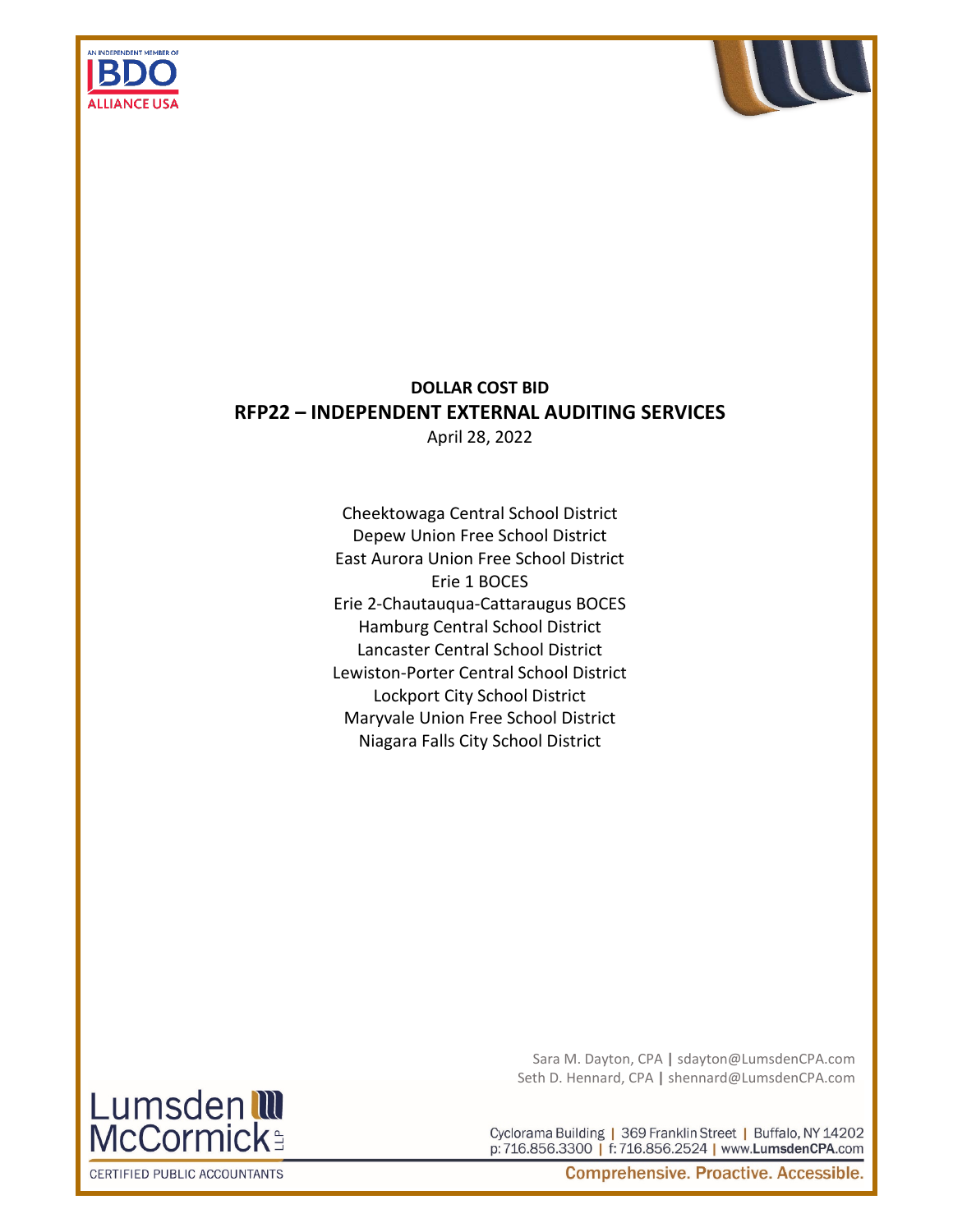Our fees contemplate a partnership between the management and staff of the Districts and BOCES and Lumsden McCormick. As partners, we both have certain responsibilities and expectations about the conduct of the audit. Our responsibilities include the performance and timely completion of the audit and the issuance of our opinions on your financial statements and related reports. Our responsibilities also include adequately planning the audit with your management and staff and identifying the reports, workpapers, documents, and data that must be available before an audit can be performed.

All quotes are based on currently known facts and circumstances. Should changes result due to legislative or reporting requirements, revised fee estimates will be prepared based upon the additional services required and will be discussed with the districts.

Our fee estimate includes time to respond to non-audit related questions and issues that normally arise throughout the year. It is not our normal practice to charge separately for telephone, personal, and electronic communications relating to matters that arise during the year. We believe continuing communication to be an important aspect of our service approach. If we are engaged on matters requiring substantive research or specific consulting skills, we will provide you an estimate of the anticipated cost in advance. These services will be billed at the hourly rates quoted below. Approximate annual hours are dependent on the staffing needs of the individual districts but are estimated as follows:

|                              |                    | Approximate         |
|------------------------------|--------------------|---------------------|
|                              | <b>Hourly Rate</b> | <b>Annual Hours</b> |
| Partner                      | \$310              | 15-50               |
| Principal                    | 260                | 20-50               |
| Manager                      | 187                | 20-60               |
| <b>Supervisory Staff</b>     | 153                | 40-120              |
| Staff                        | 111                | 40-120              |
| Other (Administrative Staff) | 40                 | $5 - 20$            |

Our invoices are rendered each month as work is performed. We do not final bill until all reports are delivered. Our invoices are due upon presentation; work will be suspended if any invoice is past due for more than sixty days and will not be started again until all open invoices are paid.

It is our experience that differences in fee estimates are normally caused by unequal levels of proposed service. If you believe our fee estimate appears inconsistent with those proposed by other firms, we would welcome the opportunity to meet with you to ensure that the scope of the services you will receive is appropriate to meet your needs.

As a partner in Lumsden & McCormick, LLP, I certify that I represent our Firm. I am empowered to submit our proposal and sign engagement letters stipulating the terms of our engagement.

| Signature    | MPM M. DAMTOLA<br>Sara M. Dayton, CPA     |
|--------------|-------------------------------------------|
| Name of Firm | Lumsden & McCormick, LLP                  |
| Address      | 369 Franklin St.                          |
|              | Buffalo, New York 14202                   |
| Contact      | 716-856-3300 (phone) / 716-856-2524 (fax) |
| Information  | sdayton@LumsdenCPA.com                    |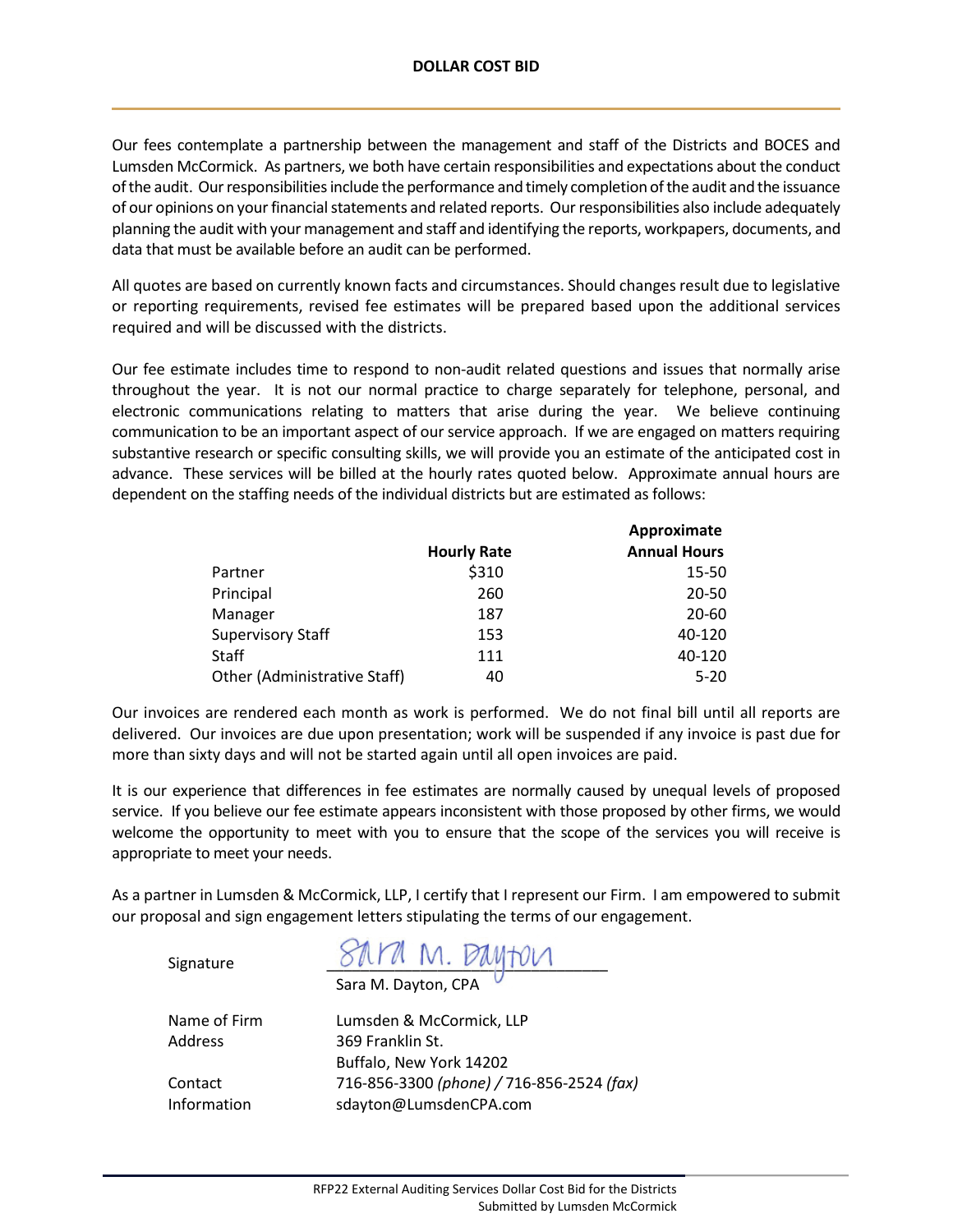#### **Appendix A**

#### **Request for Proposals 2022 RFP Independent (External) Audit Services**

#### **PROPOSER GUARANTEES**

The Proposer certifies it can and will provide and make available, as a minimum, all services set forth in Nature of Services Required.

The Proposer has read Appendix and Contractual Requirements, and agrees that the rights and prerogatives as detailed are retained by Erie 1 BOCES.

The Proposer agrees to be bound by the contractual requirements delineated in Appendix.

SAM M. Dayton

Name (typed): Sara M. Dayton, CPA Title: Partner Firm: Lumsden & McCormick, LLP Date: April 28, 2022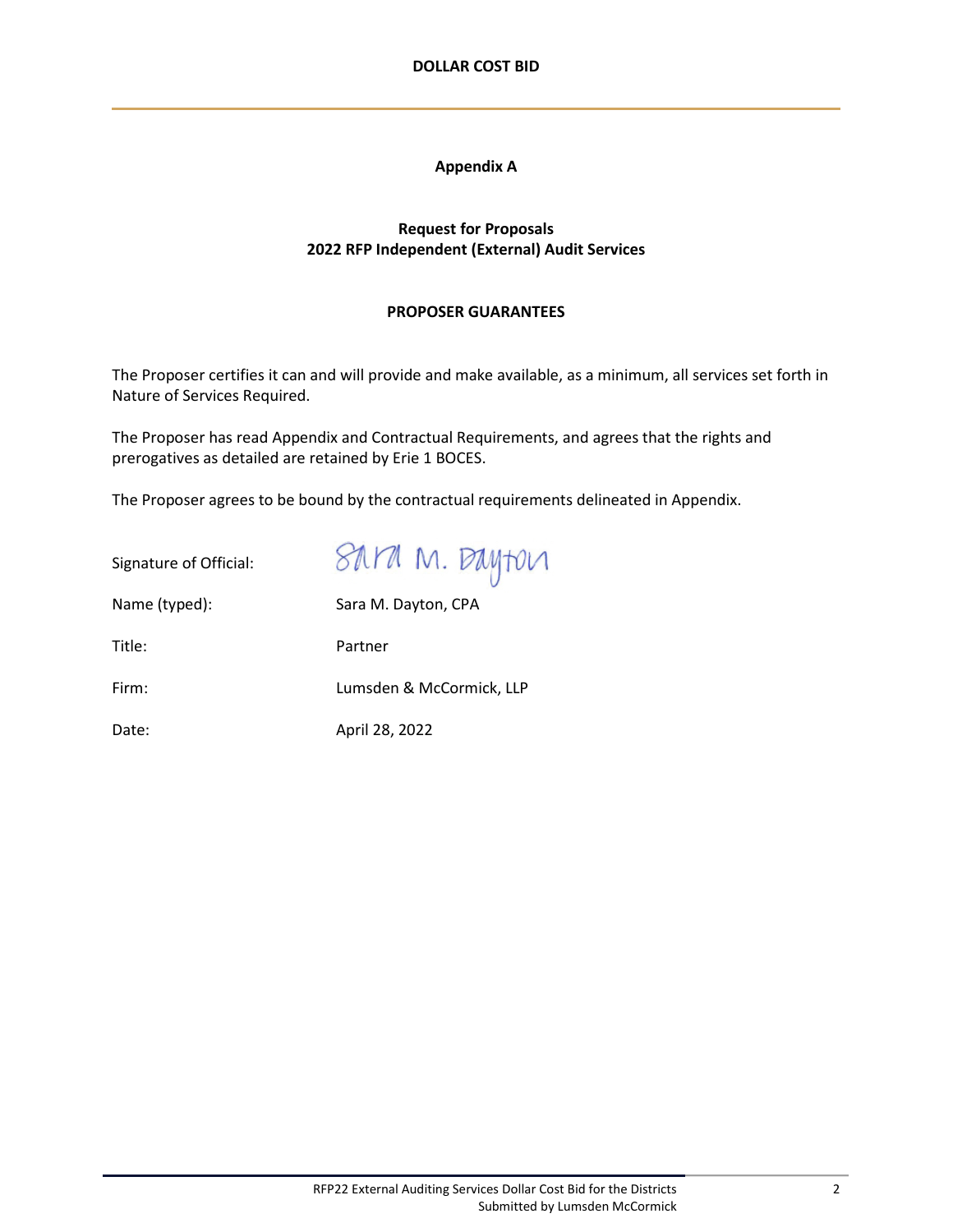#### **Appendix B**

#### **Request for Proposals 2022 RFP Independent (External) Audit Services**

#### **PROPOSER WARRANTIES**

Proposer warrants that it is willing and able to obtain an errors and omissions insurance policy providing a prudent amount of coverage for the willful or negligent acts, or omissions of any officers, employees, or agents thereof.

Proposer warrants that it will not delegate or subcontract its responsibilities under an agreement without the prior written permission of Erie 1 BOCES.

Proposer warrants that all information provided by it in connection with this proposal is true and accurate.

| SAM M. Dayton            |
|--------------------------|
| Sara M. Dayton, CPA      |
| Partner                  |
| Lumsden & McCormick, LLP |
| April 28, 2022           |
|                          |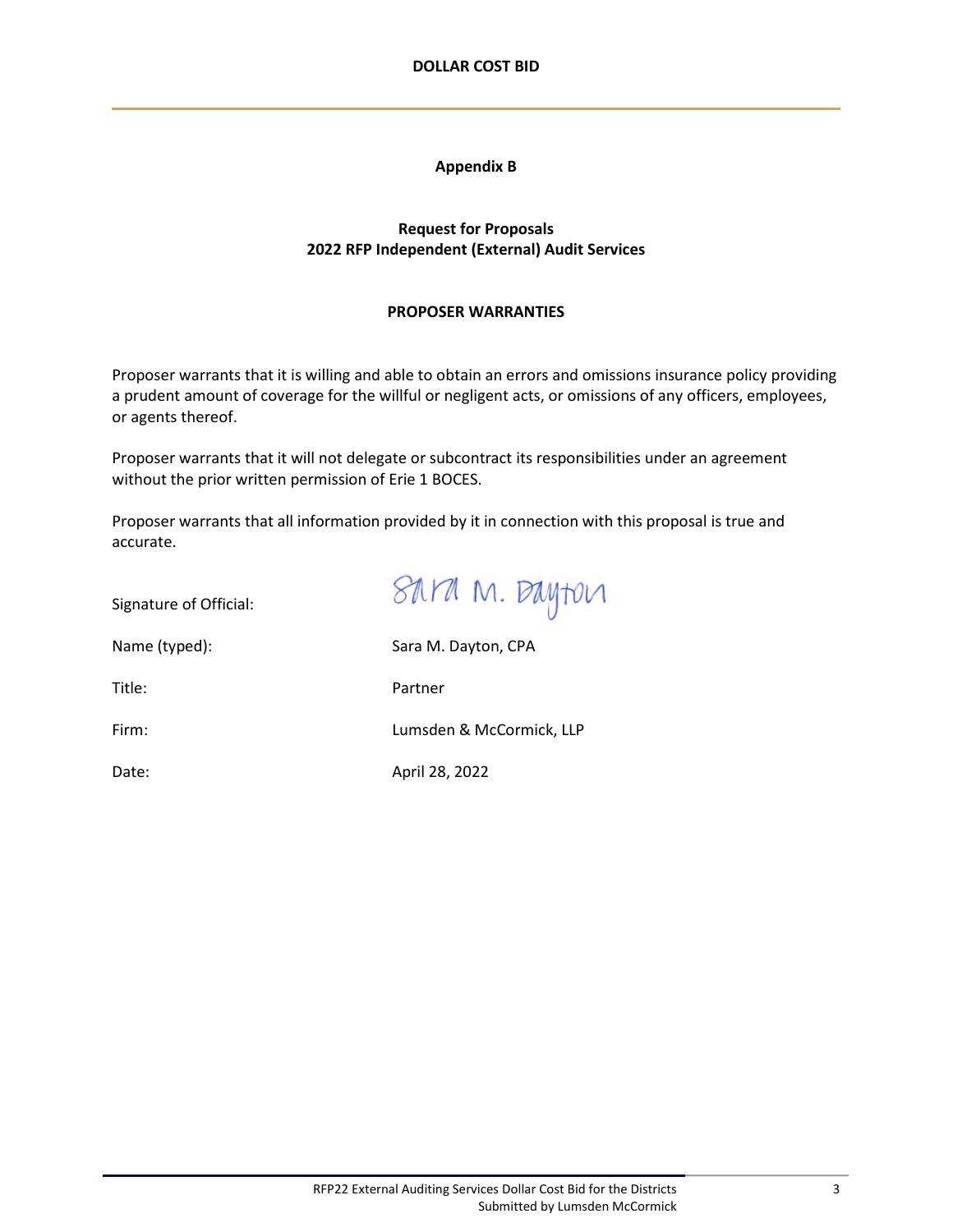## **Request for Proposals 2022 RFP Independent (External) Audit Services**

### **SCHEDULE OF AUDIT QUOTATIONS CHEEKTOWAGA CENTRAL SCHOOL DISTRICT**

|                                                                    |    |        |   |        |    |        |    | <b>Option Years</b> |    |        |  |  |  |  |  |  |  |
|--------------------------------------------------------------------|----|--------|---|--------|----|--------|----|---------------------|----|--------|--|--|--|--|--|--|--|
| June 30,                                                           |    | 2022   |   | 2023   |    | 2024   |    | 2025                |    | 2026   |  |  |  |  |  |  |  |
| Audit of general-purpose financial<br>statements                   | S. | 16,000 | S | 17,000 | S. | 18,000 | \$ | 19,500              | S. | 20.750 |  |  |  |  |  |  |  |
| All other services not separately listed<br>below (Extraclassroom) |    | 3,000  |   | 3,100  |    | 3,300  |    | 3,300               |    | 3,300  |  |  |  |  |  |  |  |
| Single Audit                                                       |    | 3,500  |   | 3,500  |    | 3,500  |    | 3,500               |    | 3,500  |  |  |  |  |  |  |  |
| <b>TOTAL ALL-INCLUSIVE MAXIMUM PRICE</b>                           | S  | 22,500 | S | 23,600 | S  | 24,800 | S  | 26,300              | S  | 27.550 |  |  |  |  |  |  |  |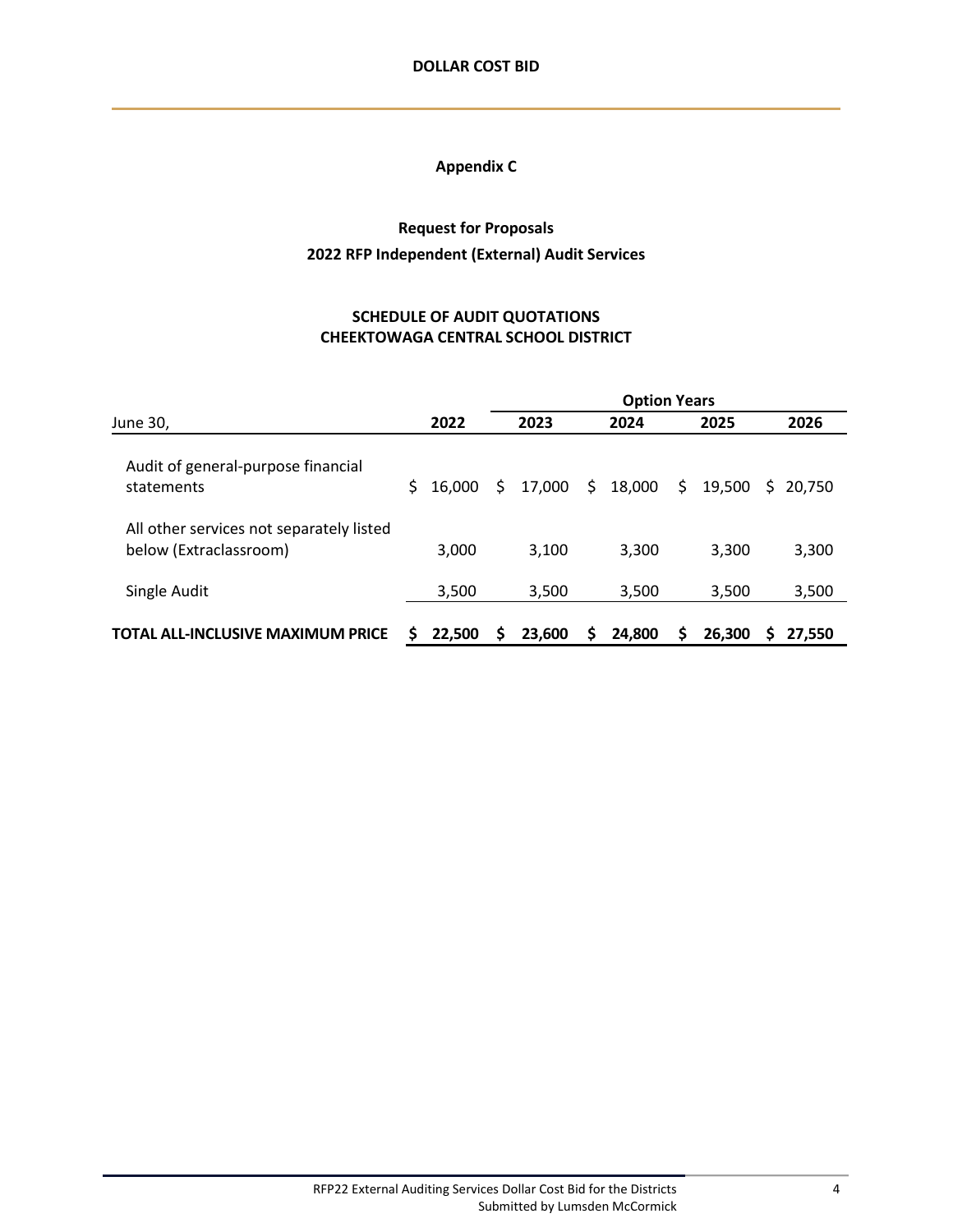## **Request for Proposals 2022 RFP Independent (External) Audit Services**

### **SCHEDULE OF AUDIT QUOTATIONS DEPEW UNION FREE SCHOOL DISTRICT**

|                                                                    |    |        | <b>Option Years</b> |        |     |        |    |        |    |        |  |  |
|--------------------------------------------------------------------|----|--------|---------------------|--------|-----|--------|----|--------|----|--------|--|--|
| June 30,                                                           |    | 2022   |                     | 2023   |     | 2024   |    | 2025   |    | 2026   |  |  |
| Audit of general-purpose financial<br>statements                   | S. | 18,500 | S.                  | 20,000 | \$. | 21,500 | \$ | 23,000 | S. | 24.500 |  |  |
| All other services not separately listed<br>below (Extraclassroom) |    | 3,000  |                     | 3,000  |     | 3.000  |    | 3.000  |    | 3,000  |  |  |
| Single Audit                                                       |    | 3,500  |                     | 3,500  |     | 3,500  |    | 3,500  |    | 3,500  |  |  |
| <b>TOTAL ALL-INCLUSIVE MAXIMUM PRICE</b>                           | S  | 25,000 | S                   | 26,500 | S   | 28,000 | S  | 29.500 | S  | 31,000 |  |  |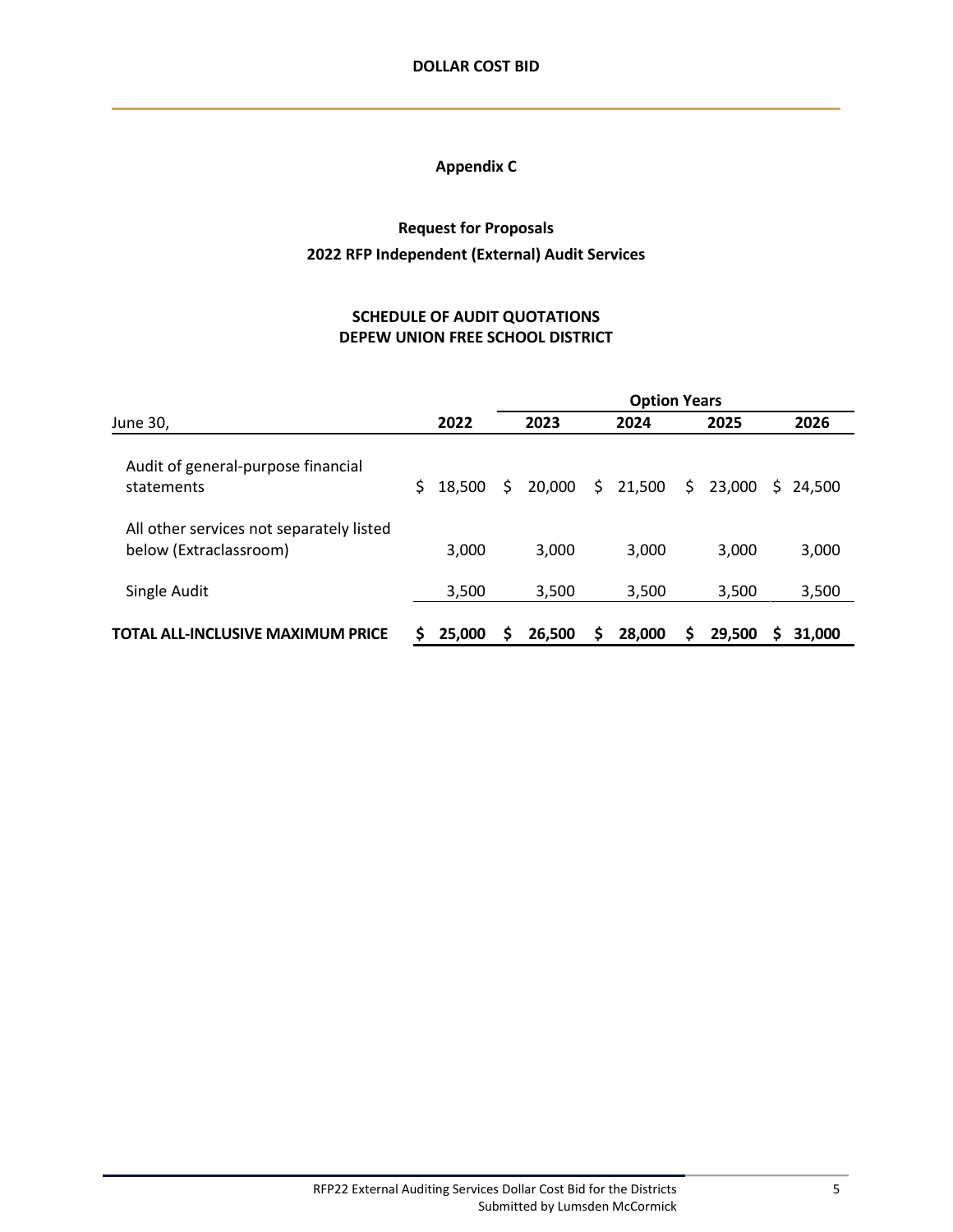## **Request for Proposals 2022 RFP Independent (External) Audit Services**

### **SCHEDULE OF AUDIT QUOTATIONS EAST AURORA UNION FREE SCHOOL DISTRICT**

|                                                                    |    |        | <b>Option Years</b> |        |     |        |    |        |    |        |  |
|--------------------------------------------------------------------|----|--------|---------------------|--------|-----|--------|----|--------|----|--------|--|
| June 30,                                                           |    | 2022   |                     | 2023   |     | 2024   |    | 2025   |    | 2026   |  |
| Audit of general-purpose financial<br>statements                   | S. | 16.000 | S.                  | 17,250 | \$. | 18,250 | \$ | 19,500 | S. | 20.500 |  |
| All other services not separately listed<br>below (Extraclassroom) |    | 2,500  |                     | 2,500  |     | 2,750  |    | 2.750  |    | 3,000  |  |
| Single Audit                                                       |    | 3,000  |                     | 3,000  |     | 3,000  |    | 3,000  |    | 3,000  |  |
| <b>TOTAL ALL-INCLUSIVE MAXIMUM PRICE</b>                           | S  | 21,500 | S                   | 22,750 | S   | 24,000 | S  | 25,250 | s  | 26.500 |  |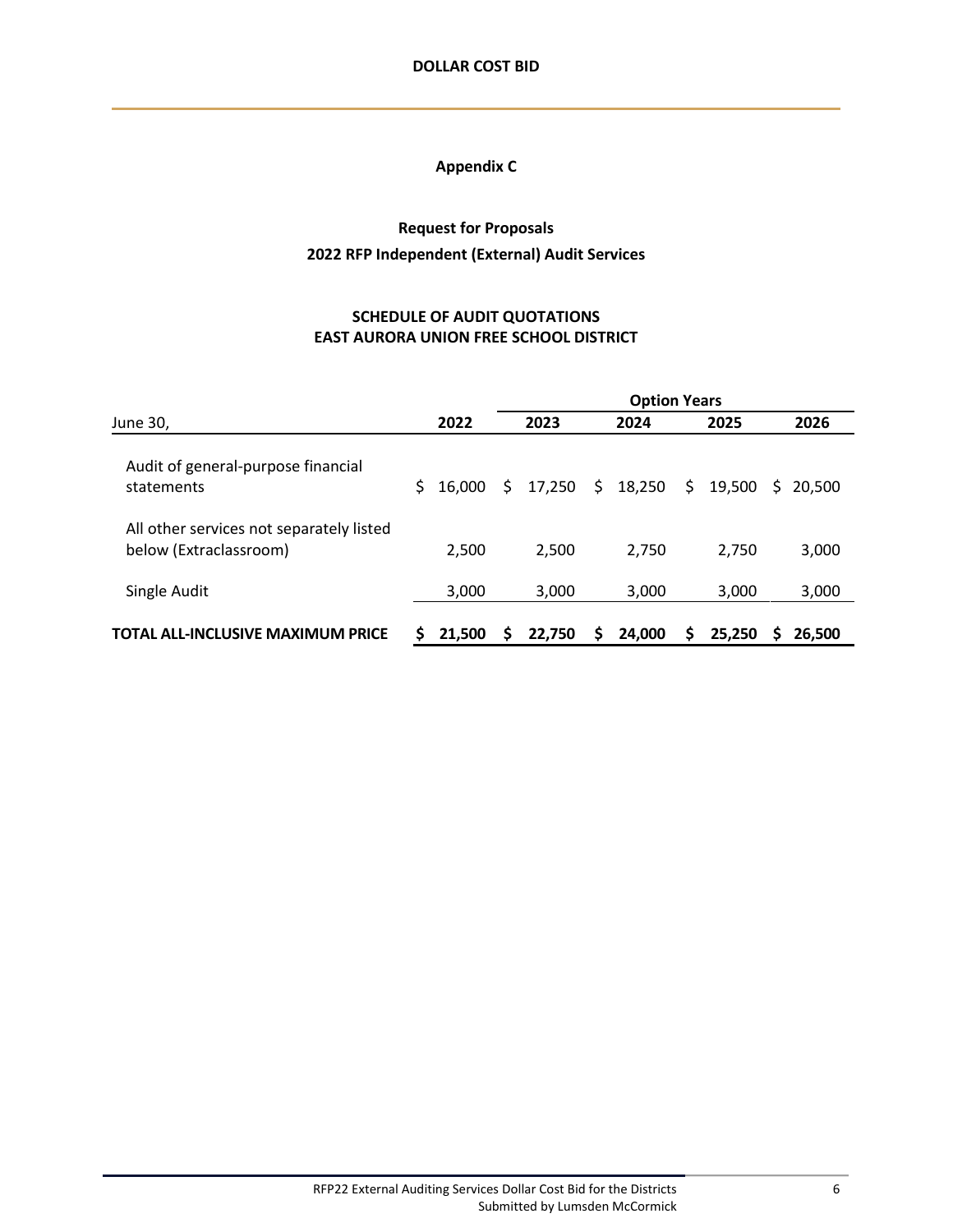## **Request for Proposals 2022 RFP Independent (External) Audit Services**

#### **SCHEDULE OF AUDIT QUOTATIONS ERIE 1 BOCES**

|                                                                    |    |        | <b>Option Years</b> |        |    |        |    |        |    |        |  |
|--------------------------------------------------------------------|----|--------|---------------------|--------|----|--------|----|--------|----|--------|--|
| June 30,                                                           |    | 2022   |                     | 2023   |    | 2024   |    | 2025   |    | 2026   |  |
| Audit of general-purpose financial<br>statements                   | S. | 28,000 | S.                  | 30,000 | S. | 32,000 | \$ | 34,000 | S. | 36,000 |  |
| All other services not separately listed<br>below (Extraclassroom) |    | 3,000  |                     | 3,000  |    | 3,000  |    | 3.000  |    | 3,000  |  |
| Single Audit                                                       |    | 4,000  |                     | 4,000  |    | 4,000  |    | 4,000  |    | 4,000  |  |
| TOTAL ALL-INCLUSIVE MAXIMUM PRICE                                  | S  | 35,000 | S                   | 37,000 | S  | 39,000 | S  | 41.000 | S  | 43,000 |  |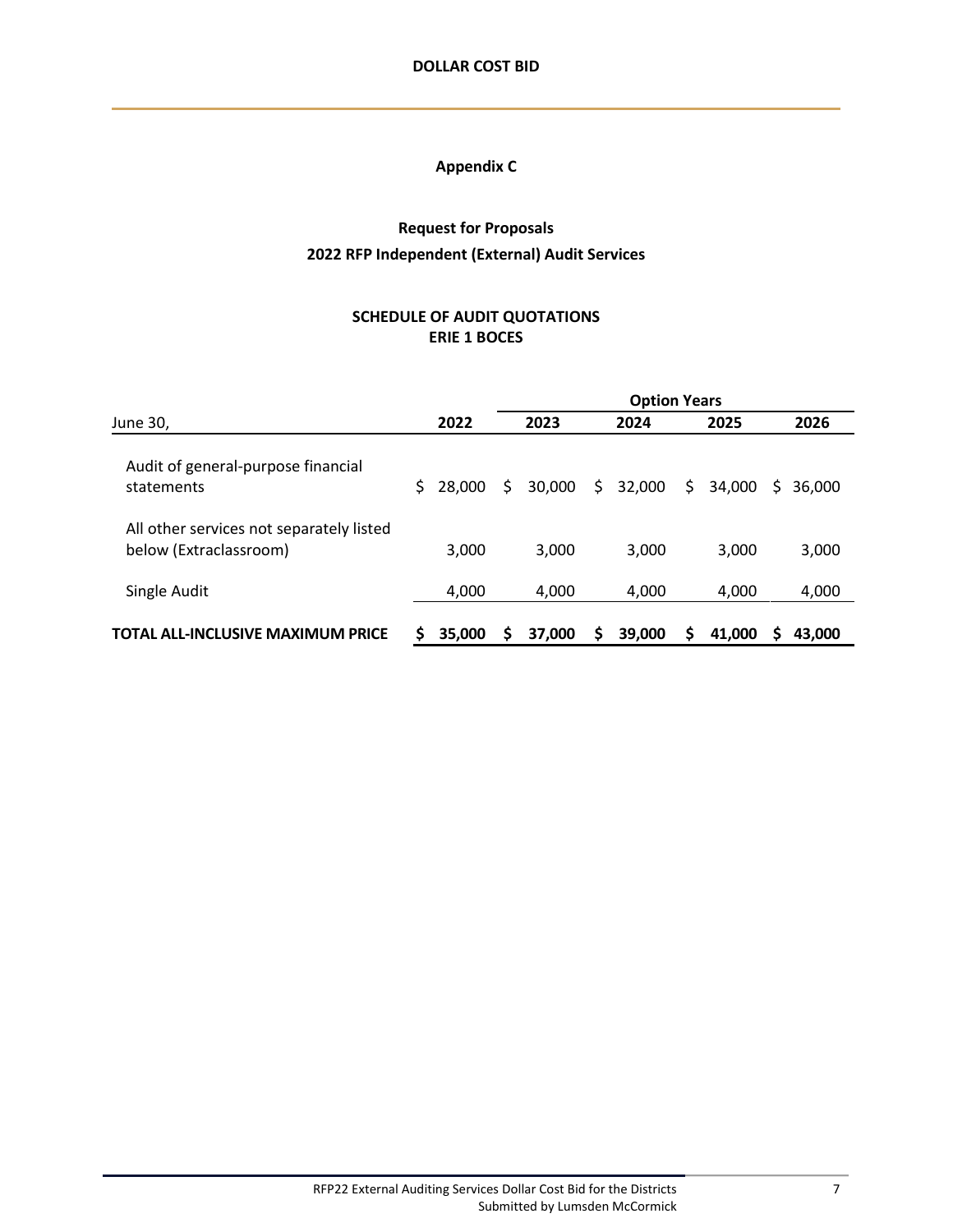## **Request for Proposals 2022 RFP Independent (External) Audit Services**

### **SCHEDULE OF AUDIT QUOTATIONS ERIE 2 CHAUTAUQUA-CATTARAUGUS BOCES**

|                                                                    |    |        | <b>Option Years</b> |        |     |        |    |        |    |        |  |
|--------------------------------------------------------------------|----|--------|---------------------|--------|-----|--------|----|--------|----|--------|--|
| June 30,                                                           |    | 2023   |                     | 2024   |     | 2025   |    | 2026   |    | 2027   |  |
| Audit of general-purpose financial<br>statements                   | S. | 23,500 | S.                  | 25,000 | \$. | 26,500 | \$ | 28,250 | S. | 30,000 |  |
| All other services not separately listed<br>below (Extraclassroom) |    | 3,000  |                     | 3,000  |     | 3.000  |    | 3.000  |    | 3,000  |  |
| Single Audit                                                       |    | 3,500  |                     | 3,500  |     | 3,500  |    | 3,500  |    | 3,500  |  |
| <b>TOTAL ALL-INCLUSIVE MAXIMUM PRICE</b>                           | S  | 30,000 | S                   | 31.500 | S   | 33,000 | S  | 34.750 | S  | 36.500 |  |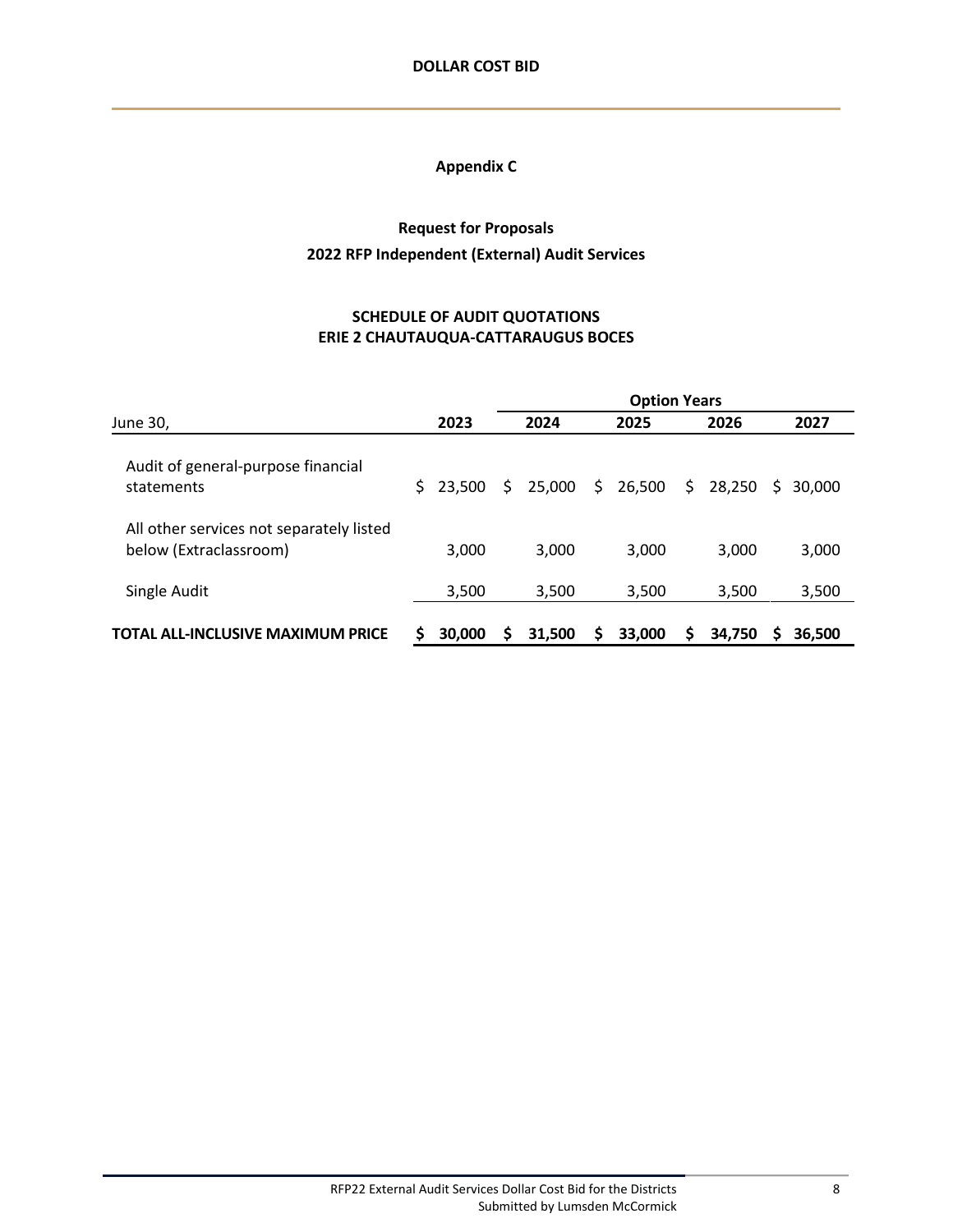## **Request for Proposals 2022 RFP Independent (External) Audit Services**

### **SCHEDULE OF AUDIT QUOTATIONS HAMBURG CENTRAL SCHOOL DISTRICT**

|                                                                    |      |        |      |        |      | <b>Option Years</b> |     |        |      |        |  |  |
|--------------------------------------------------------------------|------|--------|------|--------|------|---------------------|-----|--------|------|--------|--|--|
| June 30,                                                           | 2022 |        | 2023 |        | 2024 |                     |     | 2025   | 2026 |        |  |  |
| Audit of general-purpose financial<br>statements                   | \$   | 18,500 | S    | 19,500 | \$.  | 20,750              | \$. | 22,000 | S.   | 23.500 |  |  |
| All other services not separately listed<br>below (Extraclassroom) |      | 3,000  |      | 3,000  |      | 3,100               |     | 3.200  |      | 3,200  |  |  |
| Single Audit                                                       |      | 3,500  |      | 3,500  |      | 3,500               |     | 3,500  |      | 3,500  |  |  |
| <b>TOTAL ALL-INCLUSIVE MAXIMUM PRICE</b>                           | Ś    | 24,750 | S    | 26,000 | S    | 27,350              | S   | 28,700 | S    | 30.200 |  |  |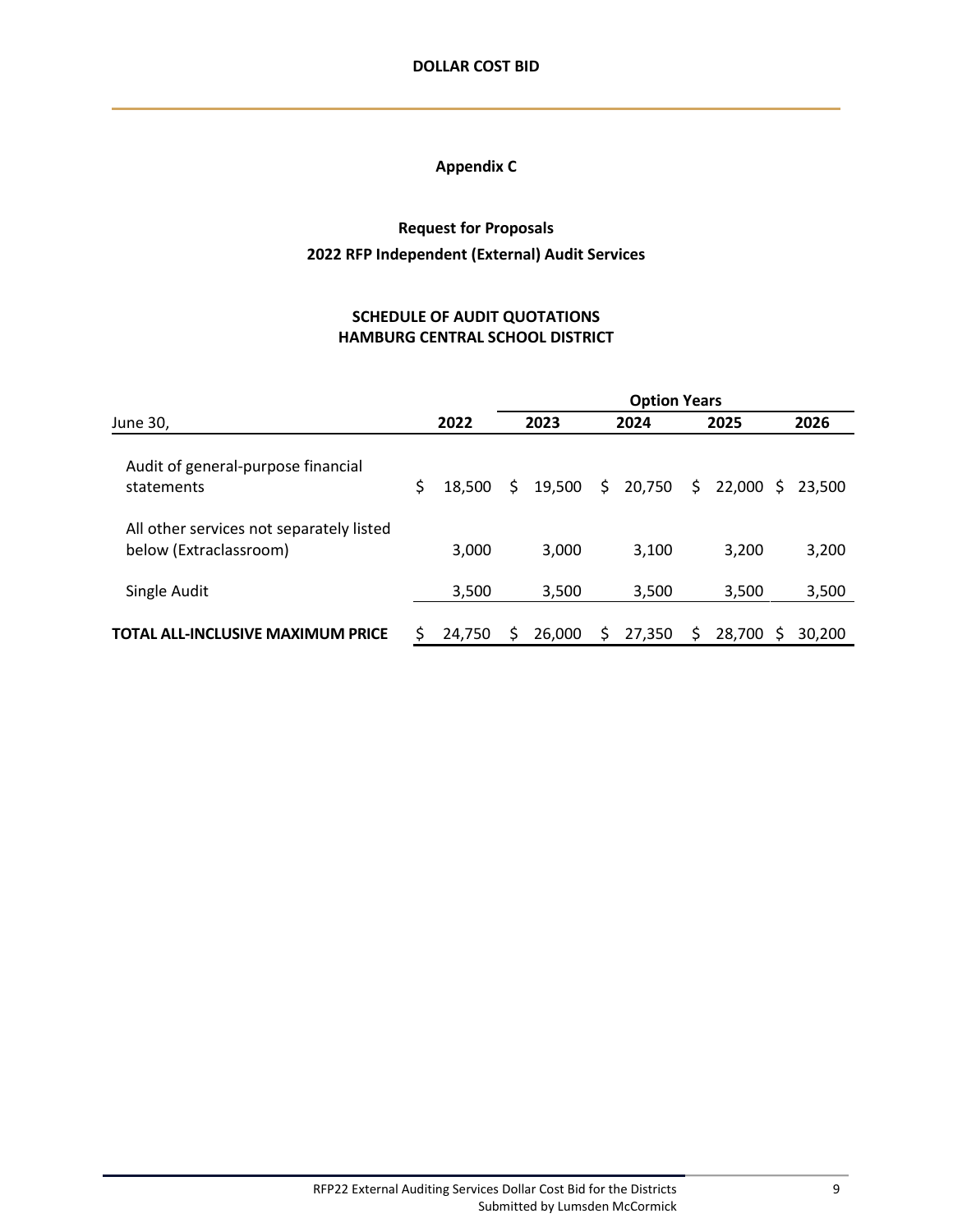## **Request for Proposals 2022 RFP Independent (External) Audit Services**

### **SCHEDULE OF AUDIT QUOTATIONS LANCASTER CENTRAL SCHOOL DISTRICT**

|                                                                    |      |        |      |        |      | <b>Option Years</b> |     |        |      |        |
|--------------------------------------------------------------------|------|--------|------|--------|------|---------------------|-----|--------|------|--------|
| June 30,                                                           | 2022 |        | 2023 |        | 2024 |                     |     | 2025   | 2026 |        |
| Audit of general-purpose financial<br>statements                   | \$   | 22,000 | S.   | 23,500 | \$.  | 25,000              | \$. | 26,750 | S.   | 28.250 |
| All other services not separately listed<br>below (Extraclassroom) |      | 3,000  |      | 3,000  |      | 3,000               |     | 3,000  |      | 3,250  |
| Single Audit                                                       |      | 3,500  |      | 3,500  |      | 3,500               |     | 3,500  |      | 3,500  |
| <b>TOTAL ALL-INCLUSIVE MAXIMUM PRICE</b>                           | Ś    | 28,500 | S    | 30,000 | S    | 31.500              | S   | 33,250 | S    | 35,000 |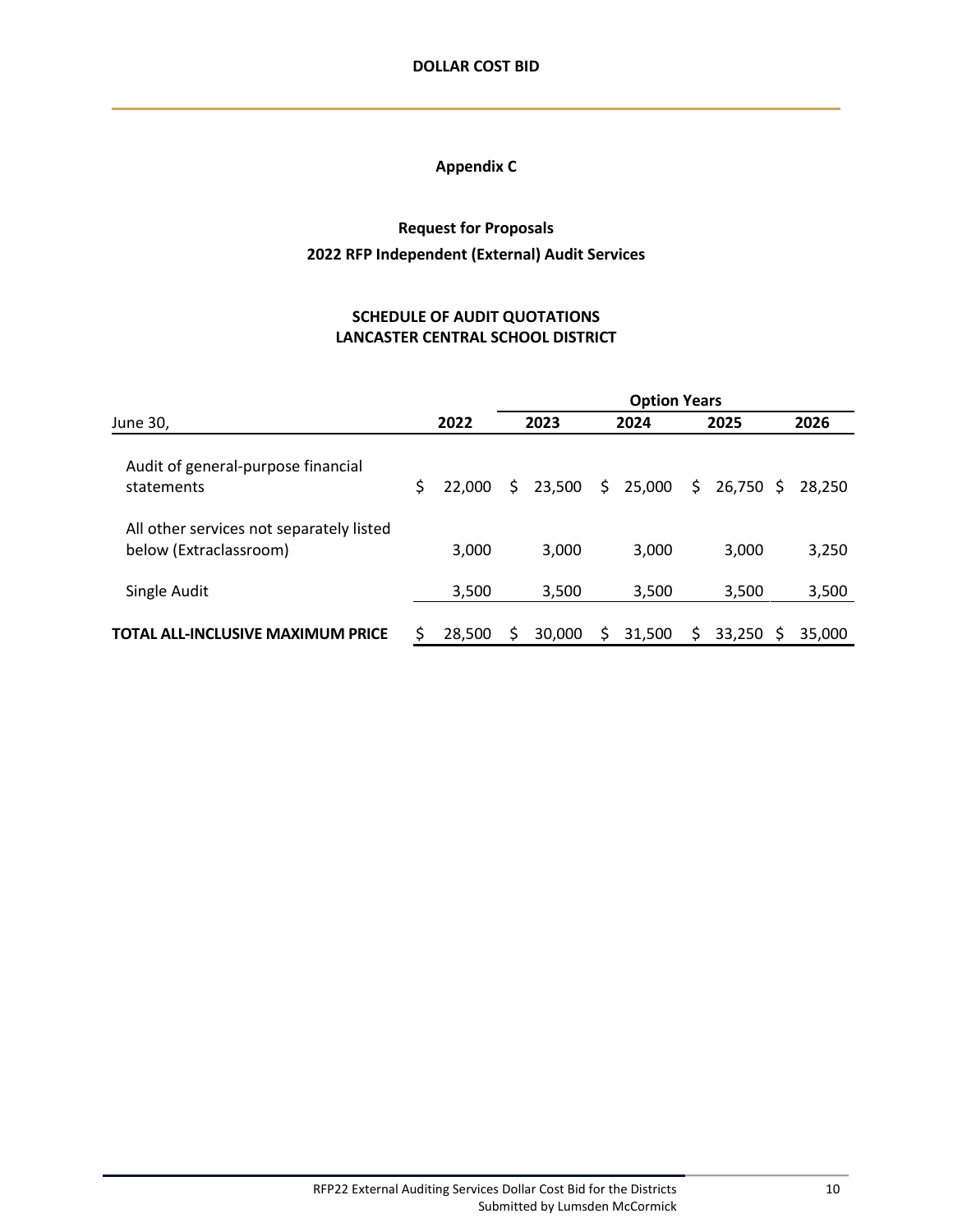## **Request for Proposals 2022 RFP Independent (External) Audit Services**

### **SCHEDULE OF AUDIT QUOTATIONS LEWISTON-PORTER CENTRAL SCHOOL DISTRICT**

|                                                                    |    | <b>Option Years</b> |             |    |        |     |             |        |  |  |  |
|--------------------------------------------------------------------|----|---------------------|-------------|----|--------|-----|-------------|--------|--|--|--|
| June 30,                                                           |    | 2024                | 2025        |    | 2026   |     | 2027        | 2028   |  |  |  |
| Audit of general-purpose financial<br>statements                   | \$ | $18,000 \; \xi$     | $19,250$ \$ |    | 20,500 | \$. | $21,750$ \$ | 23.250 |  |  |  |
| All other services not separately listed<br>below (Extraclassroom) |    | 3,000               | 3,000       |    | 3,100  |     | 3.200       | 3,200  |  |  |  |
| Single Audit                                                       |    | 3,500               | 3,500       |    | 3,500  |     | 3,500       | 3,500  |  |  |  |
| <b>TOTAL ALL-INCLUSIVE MAXIMUM PRICE</b>                           | Ś  | 24.500<br>S.        | 25,750      | \$ | 27,100 | Ś   | 28.450<br>S | 29,950 |  |  |  |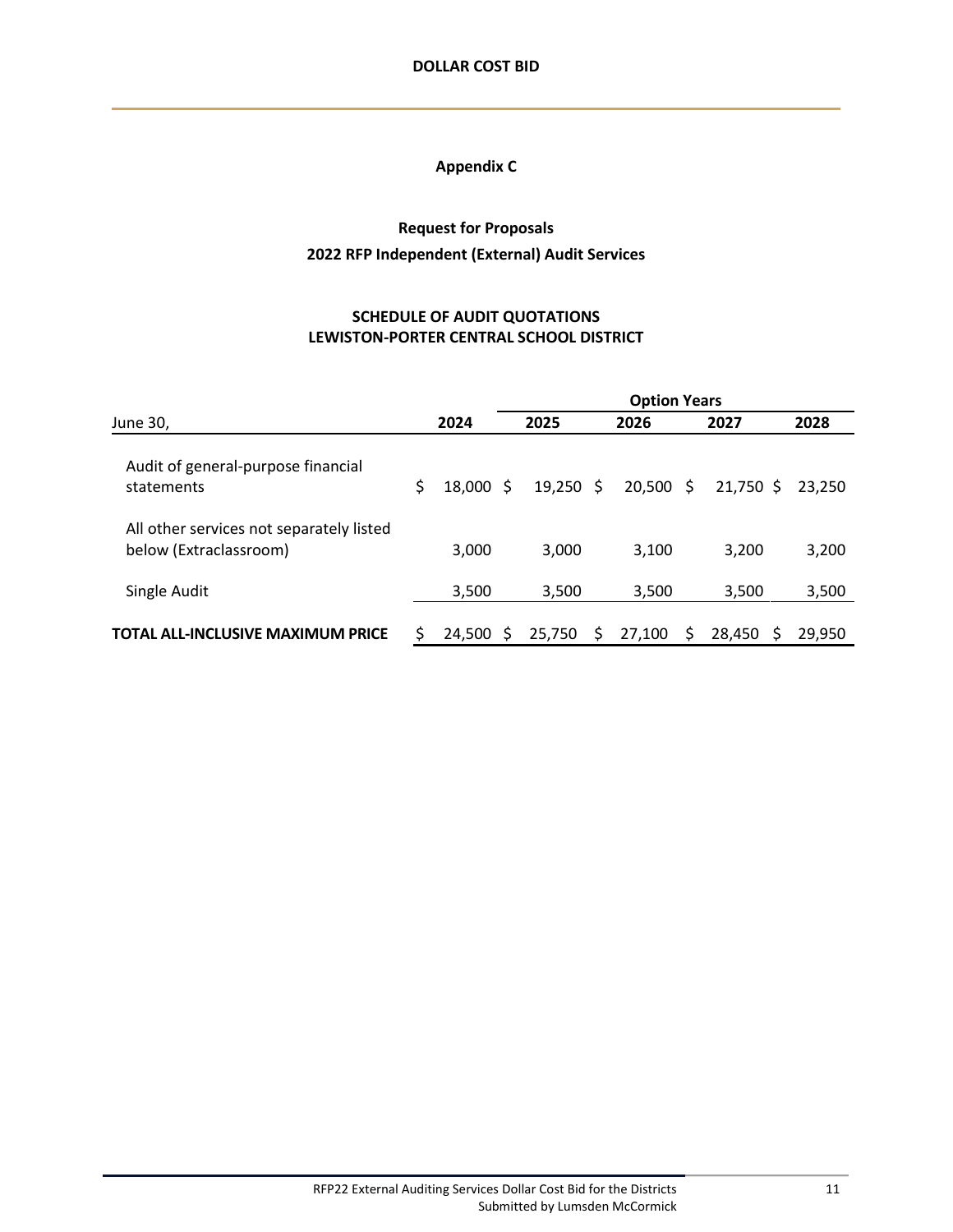## **Request for Proposals 2022 RFP Independent (External) Audit Services**

#### **SCHEDULE OF AUDIT QUOTATIONS LOCKPORT CITY SCHOOL DISTRICT**

|                                                                    |    |             | <b>Option Years</b> |             |    |             |        |  |  |  |
|--------------------------------------------------------------------|----|-------------|---------------------|-------------|----|-------------|--------|--|--|--|
| June 30,                                                           |    | 2025        | 2026                | 2027        |    | 2028        | 2029   |  |  |  |
| Audit of general-purpose financial<br>statements                   | \$ | $22,750$ \$ | $24,250$ \$         | 25,750      | \$ | $27,500$ \$ | 29.250 |  |  |  |
| All other services not separately listed<br>below (Extraclassroom) |    | 3,000       | 3,000               | 3,100       |    | 3.100       | 3,100  |  |  |  |
| Single Audit                                                       |    | 3,500       | 3,500               | 3,500       |    | 3,500       | 3,500  |  |  |  |
| <b>TOTAL ALL-INCLUSIVE MAXIMUM PRICE</b>                           | Ś  | 29,250<br>S | 30,750              | 32,350<br>S | S  | 34.100<br>S | 35.850 |  |  |  |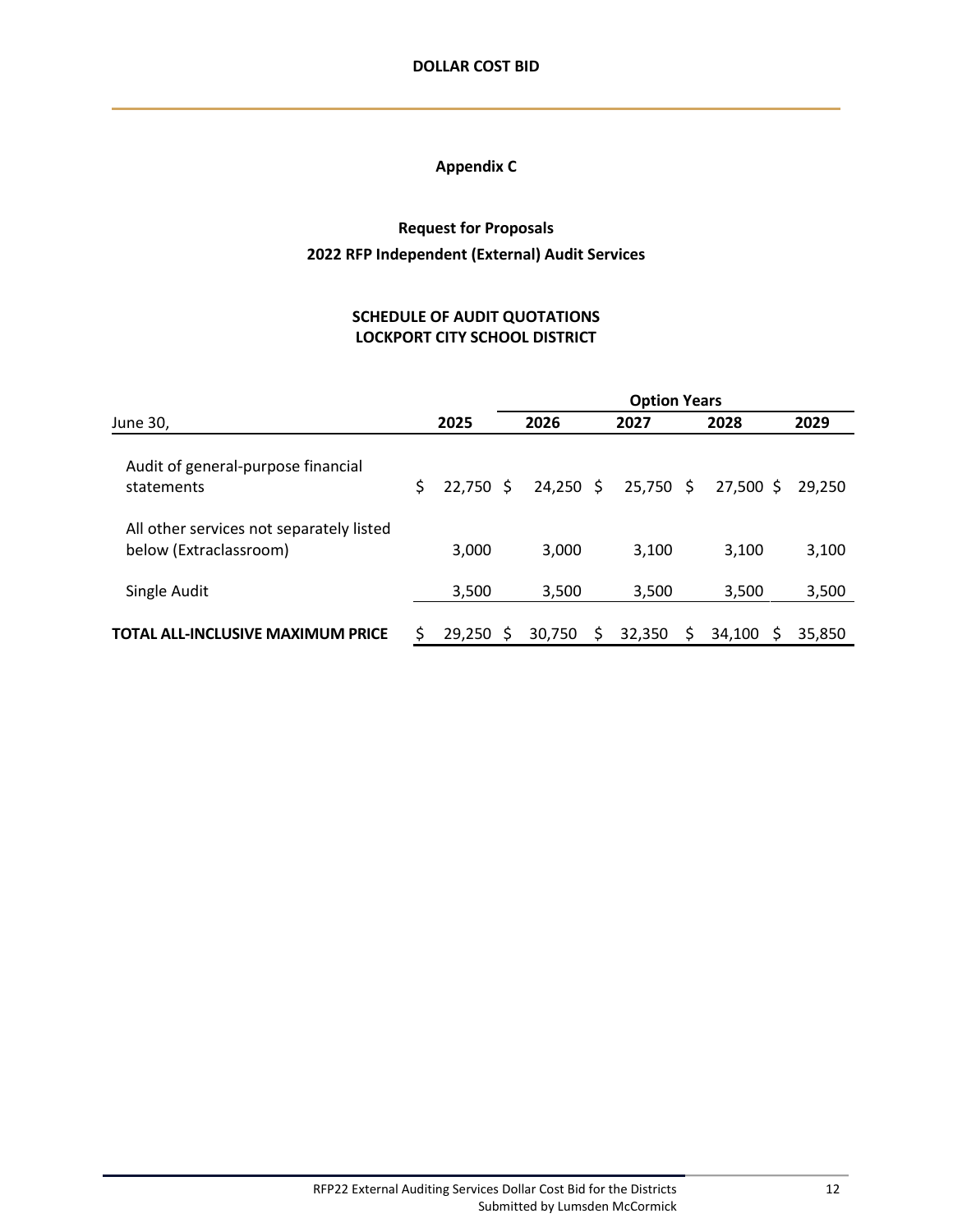## **Request for Proposals 2022 RFP Independent (External) Audit Services**

### **SCHEDULE OF AUDIT QUOTATIONS MARYVALE UNION FREE SCHOOL DISTRICT**

|                                                                    |    |        | <b>Option Years</b> |        |      |        |      |        |      |        |
|--------------------------------------------------------------------|----|--------|---------------------|--------|------|--------|------|--------|------|--------|
| June 30,                                                           |    | 2022   | 2023                |        | 2024 |        | 2025 |        | 2026 |        |
| Audit of general-purpose financial<br>statements                   | \$ | 17.000 | S                   | 18,000 | \$.  | 19,250 | \$.  | 20,500 | S.   | 21.750 |
| All other services not separately listed<br>below (Extraclassroom) |    | 3,000  |                     | 3,100  |      | 3,100  |      | 3.150  |      | 3,250  |
| Single Audit                                                       |    | 3,500  |                     | 3,600  |      | 3,600  |      | 3,600  |      | 3,600  |
| <b>TOTAL ALL-INCLUSIVE MAXIMUM PRICE</b>                           | Ś  | 23,500 | S                   | 24,700 | S    | 25,950 | S.   | 27,250 | S    | 28.600 |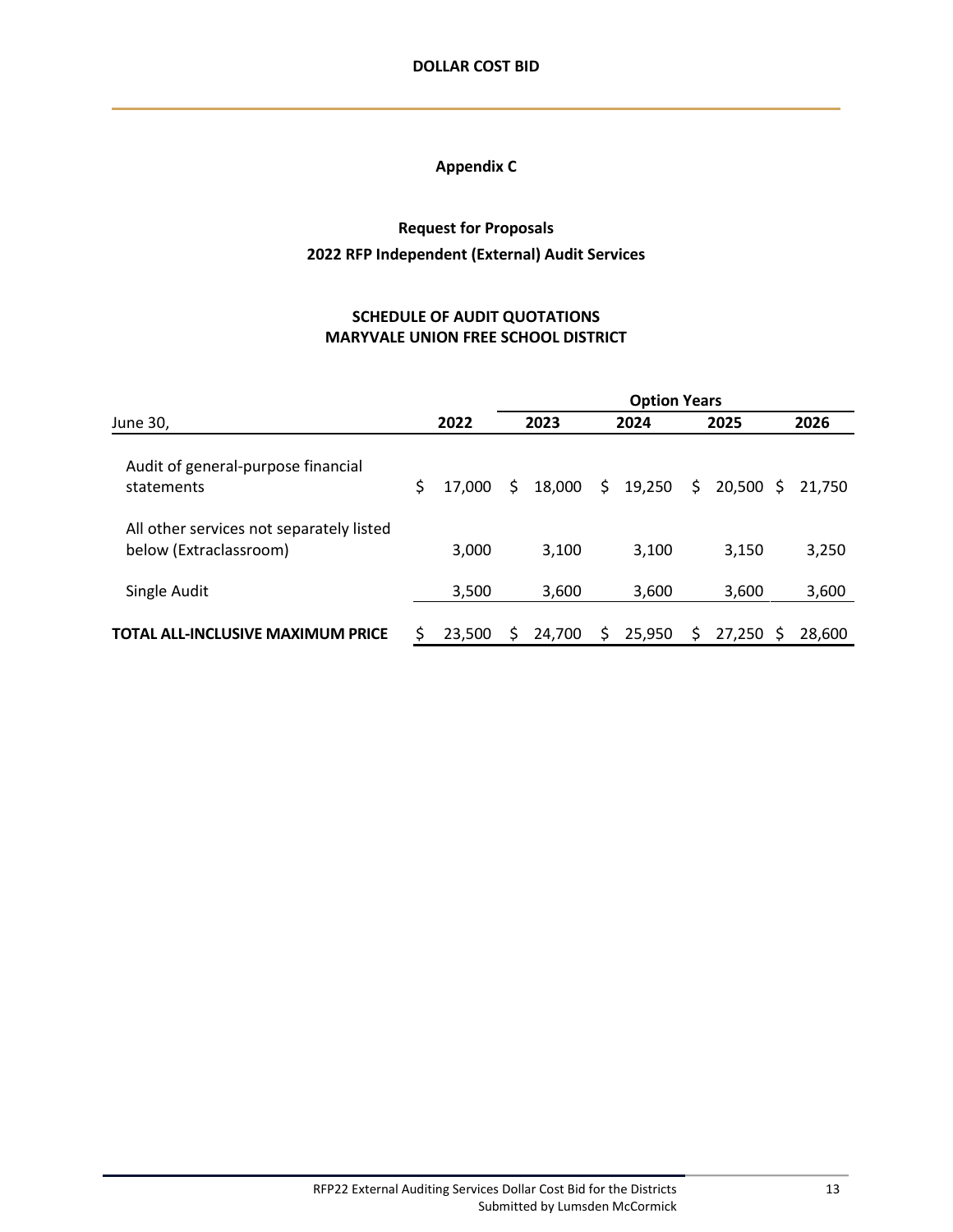## **Request for Proposals 2022 RFP Independent (External) Audit Services**

### **SCHEDULE OF AUDIT QUOTATIONS NIAGARA FALLS CITY SCHOOL DISTRICT**

|                                                                    |     |        | <b>Option Years</b> |        |      |        |      |        |      |        |
|--------------------------------------------------------------------|-----|--------|---------------------|--------|------|--------|------|--------|------|--------|
| June 30,                                                           |     | 2022   | 2023                |        | 2024 |        | 2025 |        | 2026 |        |
| Audit of general-purpose financial<br>statements                   | \$. | 27,000 | S.                  | 28,500 | \$   | 30,500 | \$.  | 32,500 | S.   | 34.500 |
| All other services not separately listed<br>below (Extraclassroom) |     | 3,500  |                     | 3,750  |      | 3,750  |      | 3.750  |      | 3,750  |
| Single Audit                                                       |     | 4,500  |                     | 4,500  |      | 4,500  |      | 4,500  |      | 4,500  |
| <b>TOTAL ALL-INCLUSIVE MAXIMUM PRICE</b>                           |     | 35,000 | S                   | 36,750 | S    | 38,750 | S    | 40.750 | S    | 42.750 |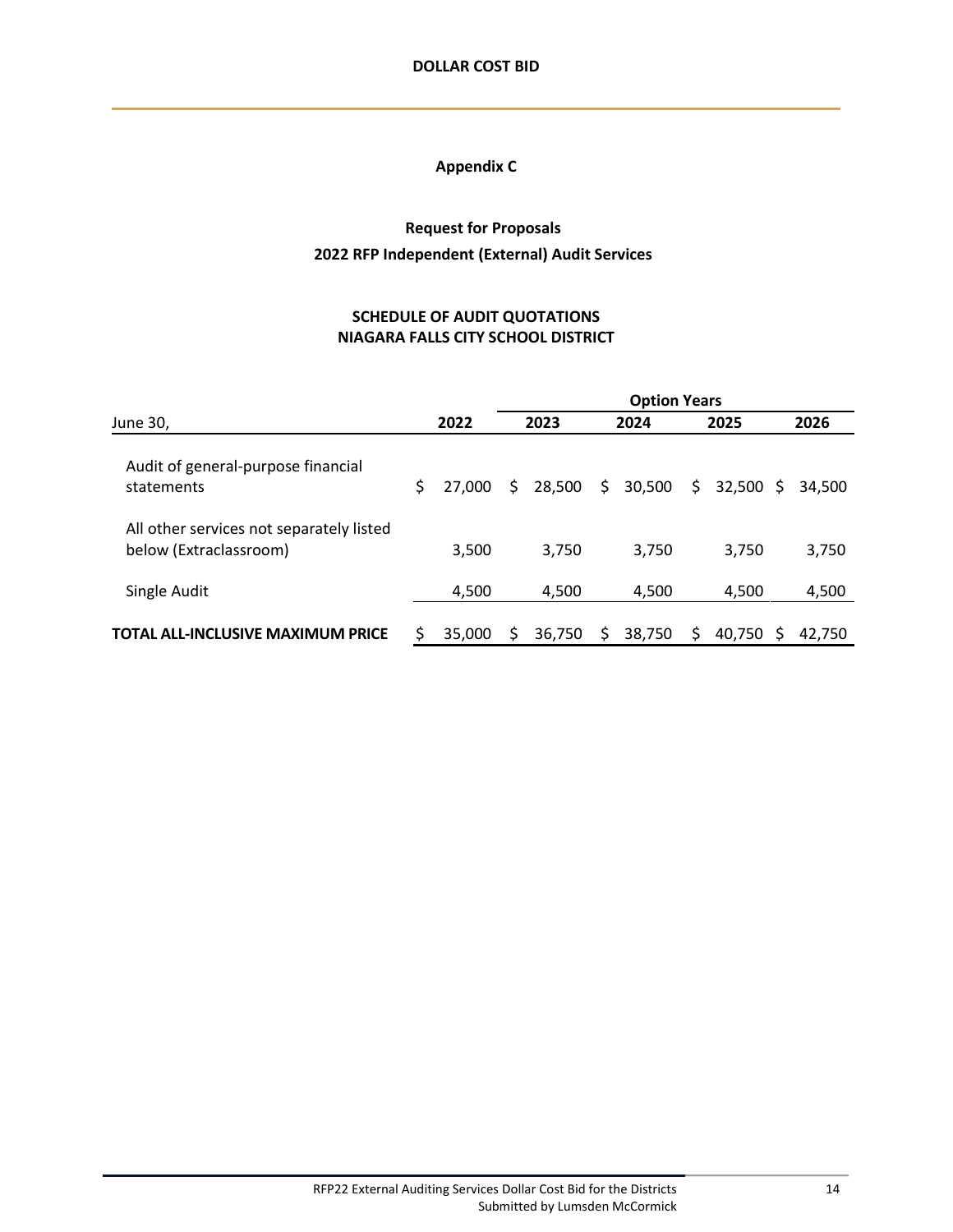#### **Appendix D**

### **Request for Proposals**

#### **2022 RFP External Audit**

#### **SCHEDULE OF FEES FOR ADDITIONAL SERVICES AND AUDITS IF REQUESTED BY THE DISTRICT**

|                                     | <b>HOURLY RATE</b> |
|-------------------------------------|--------------------|
| <b>PARTNER</b>                      | \$310              |
| <b>PRINCIPAL</b>                    | 260                |
| <b>MANAGER</b>                      | 187                |
| <b>SUPERVISORY STAFF</b>            | 153                |
| <b>STAFF</b>                        | 111                |
| <b>OTHER (Administrative Staff)</b> | 40                 |